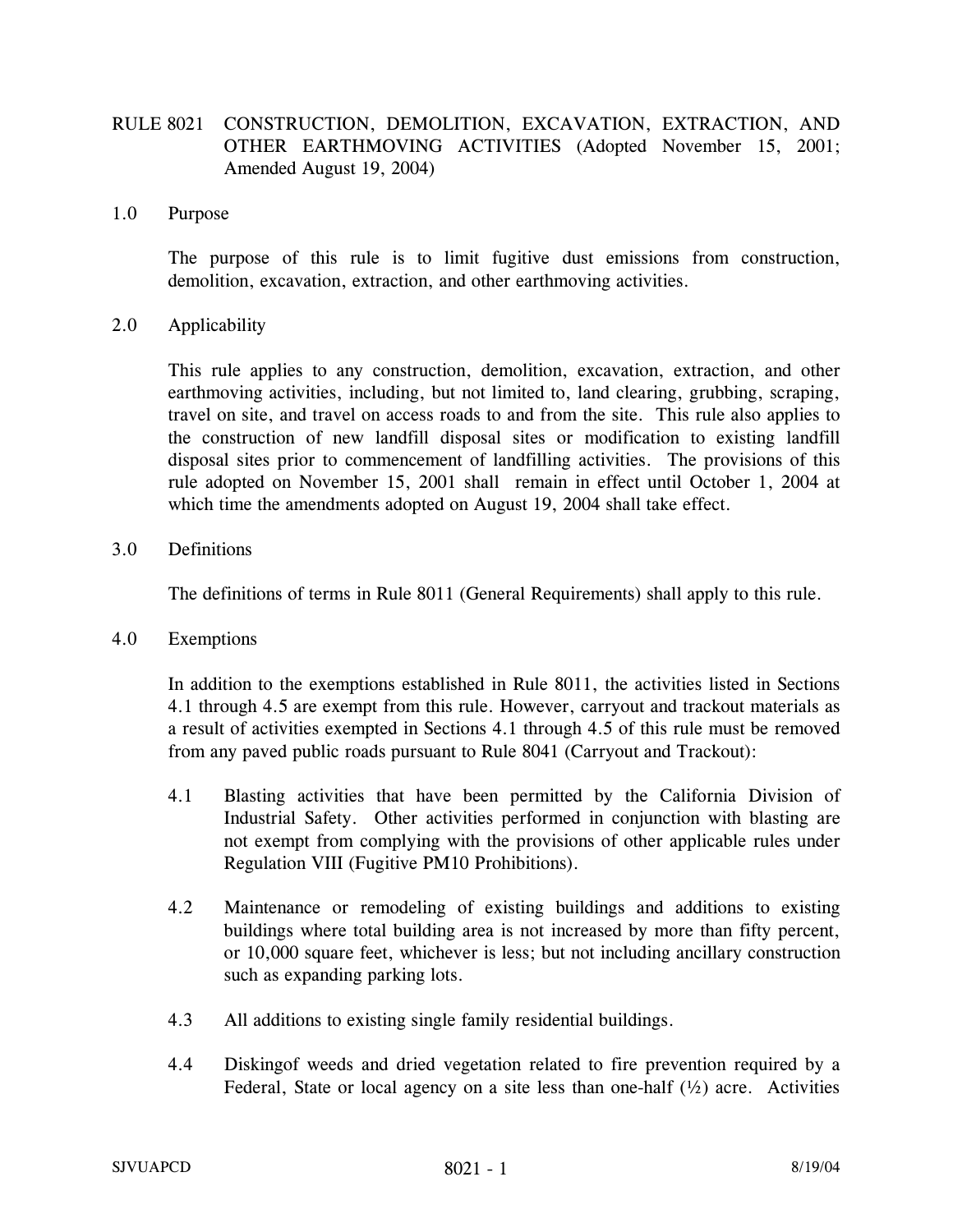performed in conjunction with disking are not exempt from complying with the provisions of other applicable rules under Regulation VIII.

4.5 The spreading of landfill daily cover necessary to cover garbage/rubbish in order to preserve public health and safety and to comply with the requirements of the California Integrated Waste Management Board during wind conditions which would generate fugitive dust.

## 5.0 Requirements

No person shall perform any construction, demolition, excavation, extraction, or other earthmoving activities unless the appropriate requirements in sections 5.1 through 5.5 are sufficiently implemented to limit VDE to 20% opacity and comply with the conditions for a stabilized surface area when applicable. In addition to the requirements of this rule, a person shall comply with all other applicable requirements of Regulation VIII.

- 5.1 A person shall implement the requirements specified below when using wrecking balls or other wrecking equipment to raze or demolish buildings.
	- 5.1.1 Apply sufficient water to building exterior surfaces, unpaved surface areas where equipment will operate, and razed building materials to limit VDE to 20% opacity throughout the duration of razing and demolition activities.
	- 5.1.2 Apply sufficient dust suppressants to unpaved surface areas within 100 feet where materials from razing or demolition activities will fall in order to limit VDE to 20% opacity.
	- 5.1.3 Apply sufficient dust suppressants to unpaved surface areas where wrecking or hauling equipment will be operated in order to limit VDE to 20% opacity
	- 5.1.4 Handling, storage, and transport of bulk materials on-site or off-site resulting from the demolition or razing of buildings shall comply with the requirements specified in Rule 8031 (Bulk Materials)
	- 5.1.5 Apply water within 1 hour of demolition to unpaved surfaces within 100 feet of the demolished structure.
	- 5.1.6 Prevention and removal of carryout or trackout on paved public access roads from demolition operations shall be performed in accordance with Rule 8041 (Carryout and Trackout).
- 5.2 A person shall control the fugitive dust emissions to meet the requirements in Table 8021-1.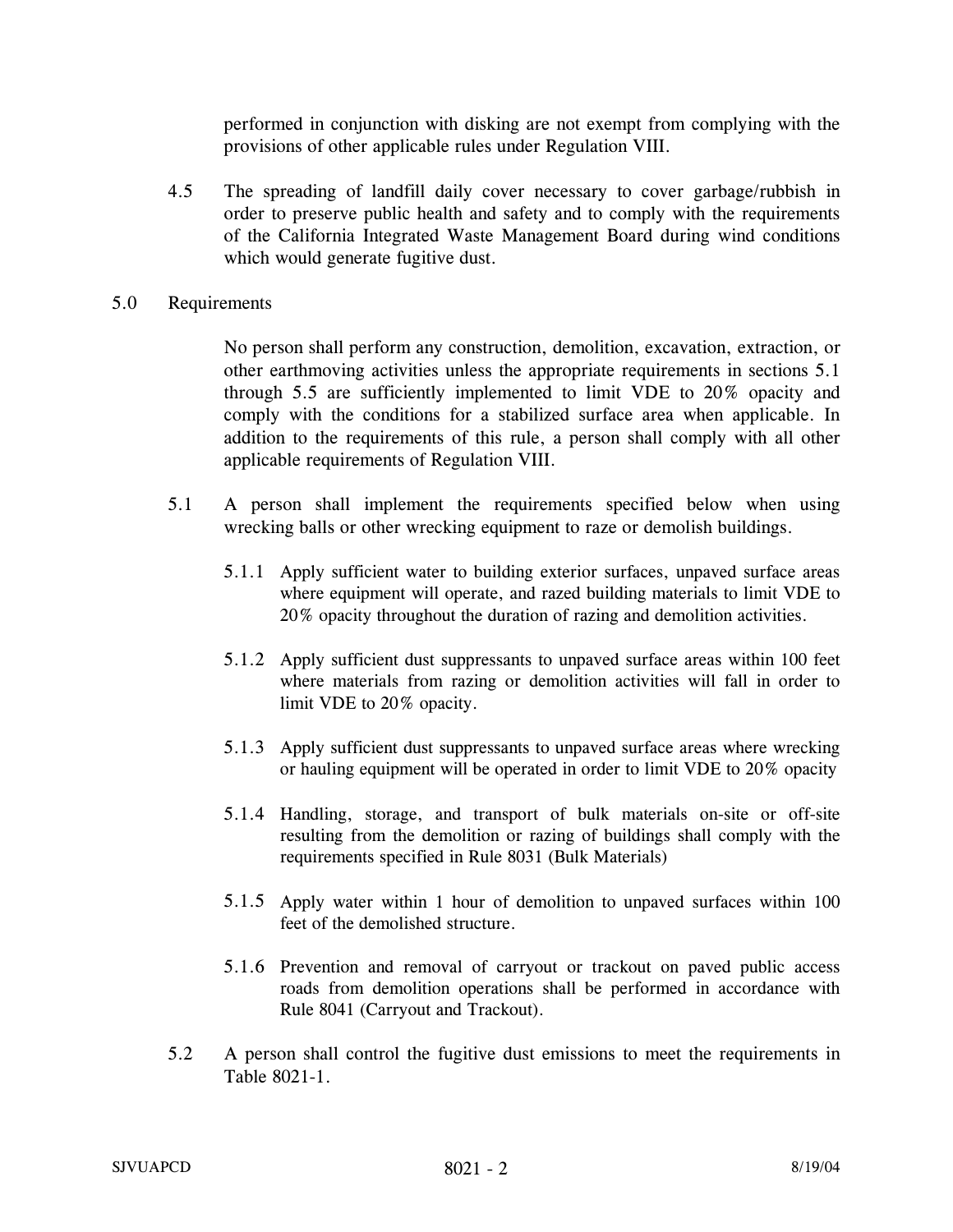| Table 8021-1 - CONTROL MEASURE OPTIONS FOR |                                           |                                                                                          |  |
|--------------------------------------------|-------------------------------------------|------------------------------------------------------------------------------------------|--|
|                                            | CONSTRUCTION, EXCAVATION, EXTRACTION, AND |                                                                                          |  |
| OTHER EARTHMOVING ACTIVITIES               |                                           |                                                                                          |  |
| A.                                         |                                           | PRE-ACTIVITY:                                                                            |  |
|                                            | A1                                        | Pre-water site sufficient to limit VDE to 20% opacity, and                               |  |
|                                            | A2                                        | Phase work to reduce the amount of disturbed surface area at any one time.               |  |
| <b>B.</b>                                  |                                           | <b>DURING ACTIVE OPERATIONS:</b>                                                         |  |
|                                            | B1                                        | Apply water or chemical/organic stabilizers/suppressants sufficient to limit VDE to      |  |
|                                            |                                           | 20\% opacity; or                                                                         |  |
|                                            | B2                                        | Construct and maintain wind barriers sufficient to limit VDE to 20% opacity. If          |  |
|                                            |                                           | utilizing wind barriers, control measure B1 above shall also be implemented.             |  |
|                                            | B3                                        | Apply water or chemical/organic stabilizers/suppressants to unpaved haul/access          |  |
|                                            |                                           | roads and unpaved vehicle/equipment traffic areas sufficient to limit VDE to 20%         |  |
|                                            |                                           | opacity and meet the conditions of a stabilized unpaved road surface.                    |  |
| $C$ .                                      |                                           | TEMPORARY STABILIZATION DURING PERIODS OF INACTIVITY:                                    |  |
|                                            | C <sub>1</sub>                            | Restrict vehicular access to the area; and                                               |  |
|                                            | C2                                        | Apply water or chemical/organic stabilizers/suppressants, sufficient to comply with      |  |
|                                            |                                           | the conditions of a stabilized surface. If an area having 0.5 acres or more of disturbed |  |
|                                            |                                           | surface area remains unused for seven or more days, the area must comply with the        |  |
|                                            |                                           | conditions for a stabilized surface area as defined in section 3.58 of Rule 8011.        |  |

- 5.3 Speed Limitations and Posting of Speed Limit Signs on Uncontrolled Unpaved Access/Haul Roads on Construction Sites
	- 5.3.1. An owner/operator shall limit the speed of vehicles traveling on uncontrolled unpaved access/haul roads within construction sites to a maximum of 15 miles per hour.
	- 5.3.2. An owner/operator shall post speed limit signs that meet State and Federal Department of Transportation standards at each construction site's uncontrolled unpaved access/haul road entrance. At a minimum, speed limit signs shall also be posted at least every 500 feet and shall be readable in both directions of travel along uncontrolled unpaved access/haul roads.
- 5.4 Wind Generated Fugitive Dust Requirements
	- 5.4.1 Cease outdoor construction, excavation, extraction, and other earthmoving activities that disturb the soil whenever VDE exceeds 20% opacity. Indoor activities such as electrical, plumbing, dry wall installation, painting, and any other activity that does not cause any disturbances to the soil are not subject to this requirement.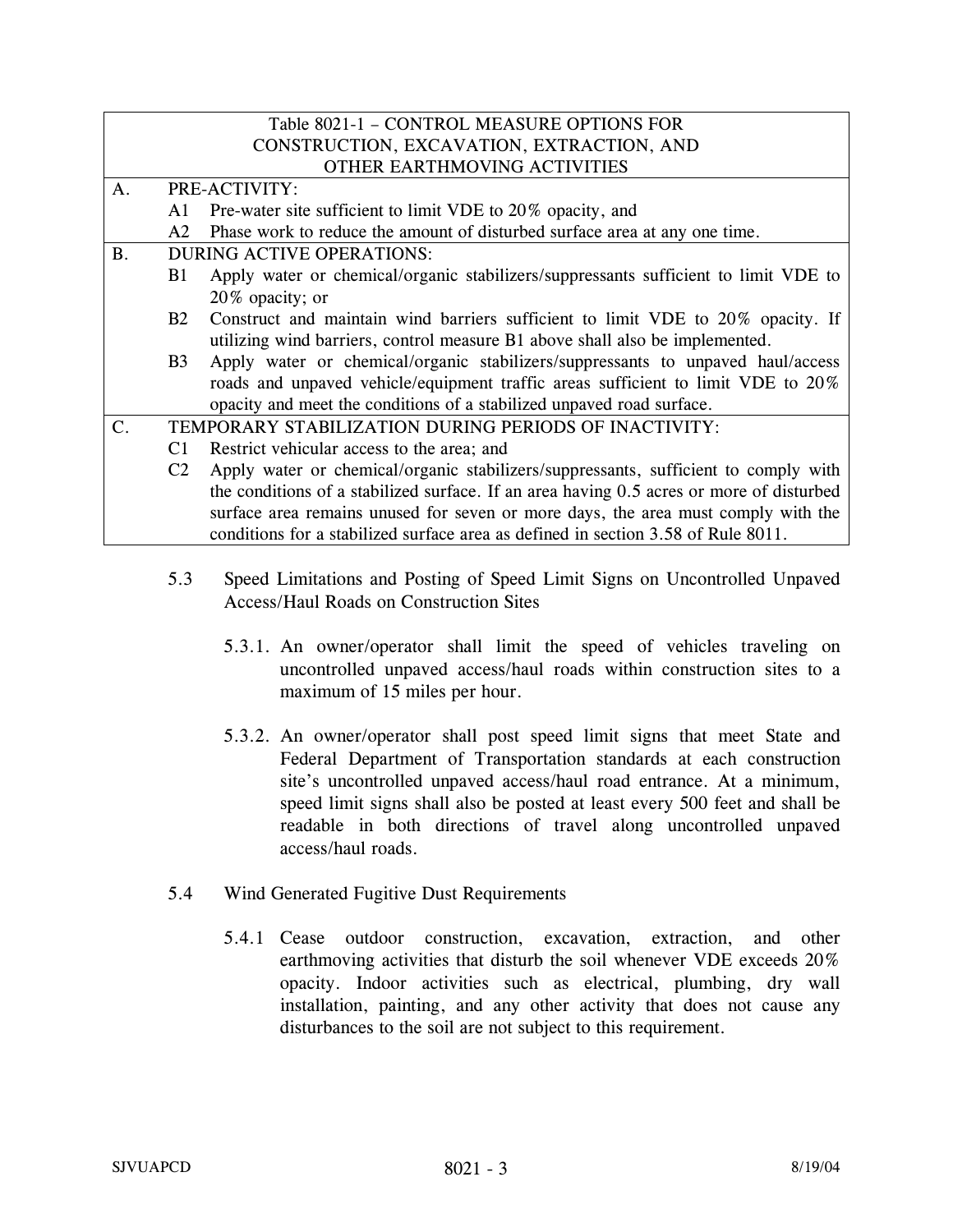- 5.4.2 Continue operation of water trucks/devices when outdoor construction excavation, extraction, and other earthmoving activities cease, unless unsafe to do so.
- 6.0 Administrative Requirements
	- 6.1 Test Methods

The applicable test methods specified in Rule 8011 shall be used to determine compliance with this rule.

6.2 Recordkeeping

An owner/operator shall comply with the recordkeeping requirements specified in Rule 8011.

- 6.3 Dust Control Plan
	- 6.3.1 An owner/operator shall submit a Dust Control Plan to the APCO prior to the start of any construction activity on any site that will include 10 acres or more of disturbed surface area for residential developments, or 5 acres or more of disturbed surface area for non-residential development, or will include moving, depositing, or relocating more than 2,500 cubic yards per day of bulk materials on at least three days. Construction activities shall not commence until the APCO has approved or conditionally approved the Dust Control Plan. An owner/operator shall provide written notification to the APCO within 10 days prior to the commencement of earthmoving activities via fax or mail. The requirement to submit a dust control plan shall apply to all such activities conducted for residential and non-residential (e.g., commercial, industrial, or institutional) purposes or conducted by any governmental entity.
	- 6.3.2 An owner/operator may submit one Dust Control Plan covering multiple projects at different sites where construction will commence within the next 12 months provided the plan includes each project size and location, types of activities to be performed. The Dust Control Plan shall specify the expected start and completion date of each project.
	- 6.3.3 The Dust Control Plan shall describe all fugitive dust control measures to be implemented before, during, and after any dust generating activity.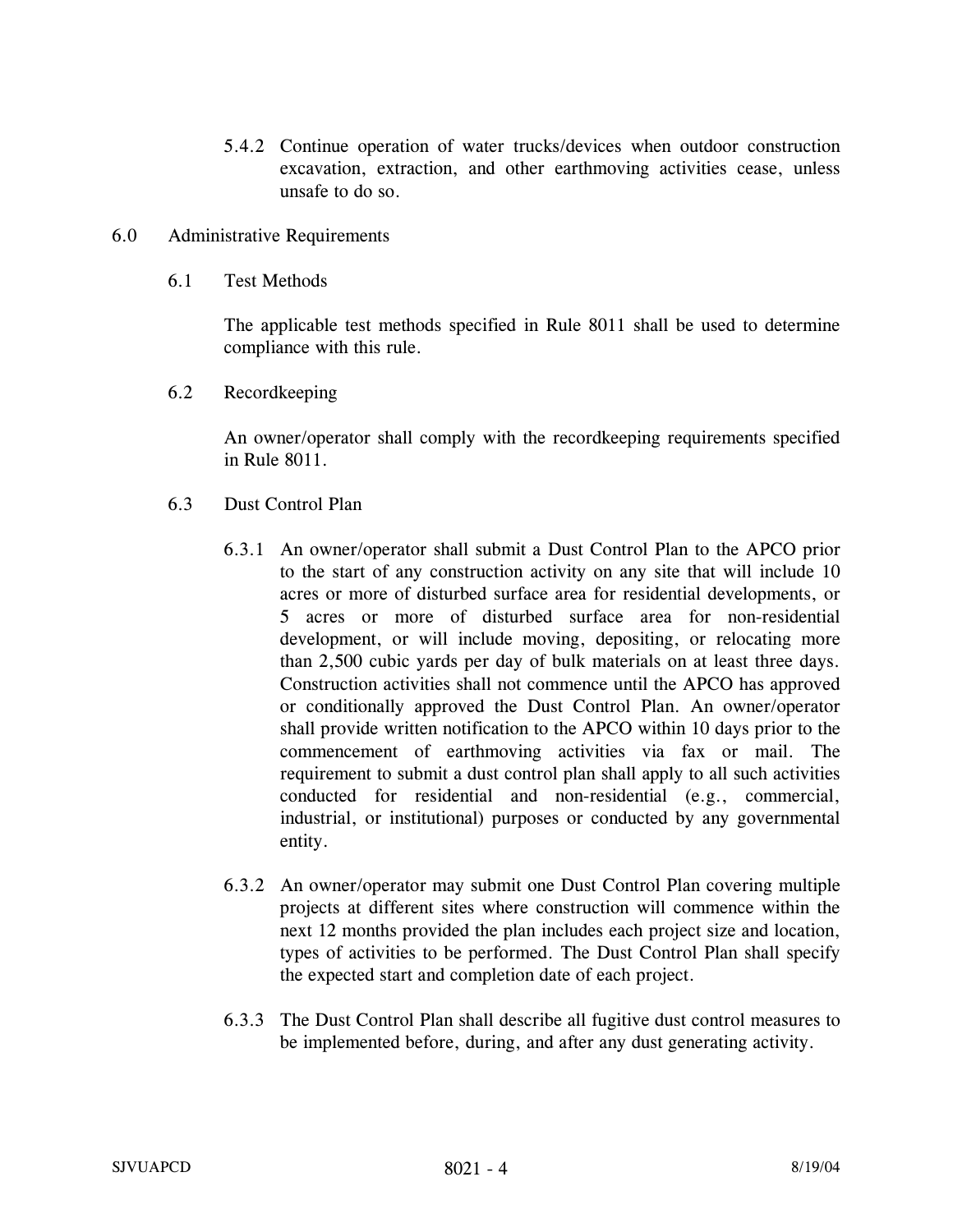- 6.3.4 A Dust Control Plan shall contain all the information described in Section 6.3.6 of this rule. The APCO shall approve, disapprove, or conditionally approve the Dust Control Plan within 30 days of plan submittal. A Dust Control Plan is deemed automatically approved if, after 30 days following receipt by the District, the District does not provide any comments to the owner/operator regarding the Dust Control Plan.
- 6.3.5 An owner/operator shall retain a copy of an approved Dust Control Plan at the project site. The approved Dust Control Plan shall remain valid until the termination of all dust generating activities. Failure to comply with the provisions of an approved Dust Control Plan is deemed to be a violation of this rule. Regardless of whether an approved Dust Control Plan is in place or not, or even when the owner/operator responsible for the plan is complying with an approved Dust Control Plan, the owner/operator is still subject to comply with all requirements of the applicable rules under Regulation VIII at all times.
- 6.3.6 A Dust Control Plan shall contain all of the following information:
	- 6.3.6.1 Name(s), address(es), and phone number(s) of person(s) and owner(s)/operator(s) responsible for the preparation, submittal, and implementation of the Dust Control Plan and responsible for the dust generating operation and the application of dust control measures.
	- 6.3.6.2 A plot plan which shows the type and location of each project.
	- 6.3.6.3 The total area of land surface to be disturbed, daily throughput volume of earthmoving in cubic yards, and total area in acres of the entire project site.
	- 6.3.6.4 The expected start and completion dates of dust generating and soil disturbance activities to be performed on the site.
	- 6.3.6.5 The actual and potential sources of fugitive dust emissions on the site and the location of bulk material handling and storage areas, paved and unpaved roads; entrances and exits where carryout/trackout may occur; and traffic areas.
	- 6.3.6.6 Dust suppressants to be applied, including: product specifications; manufacturer's usage instructions (method, frequency, and intensity of application); type, number, and